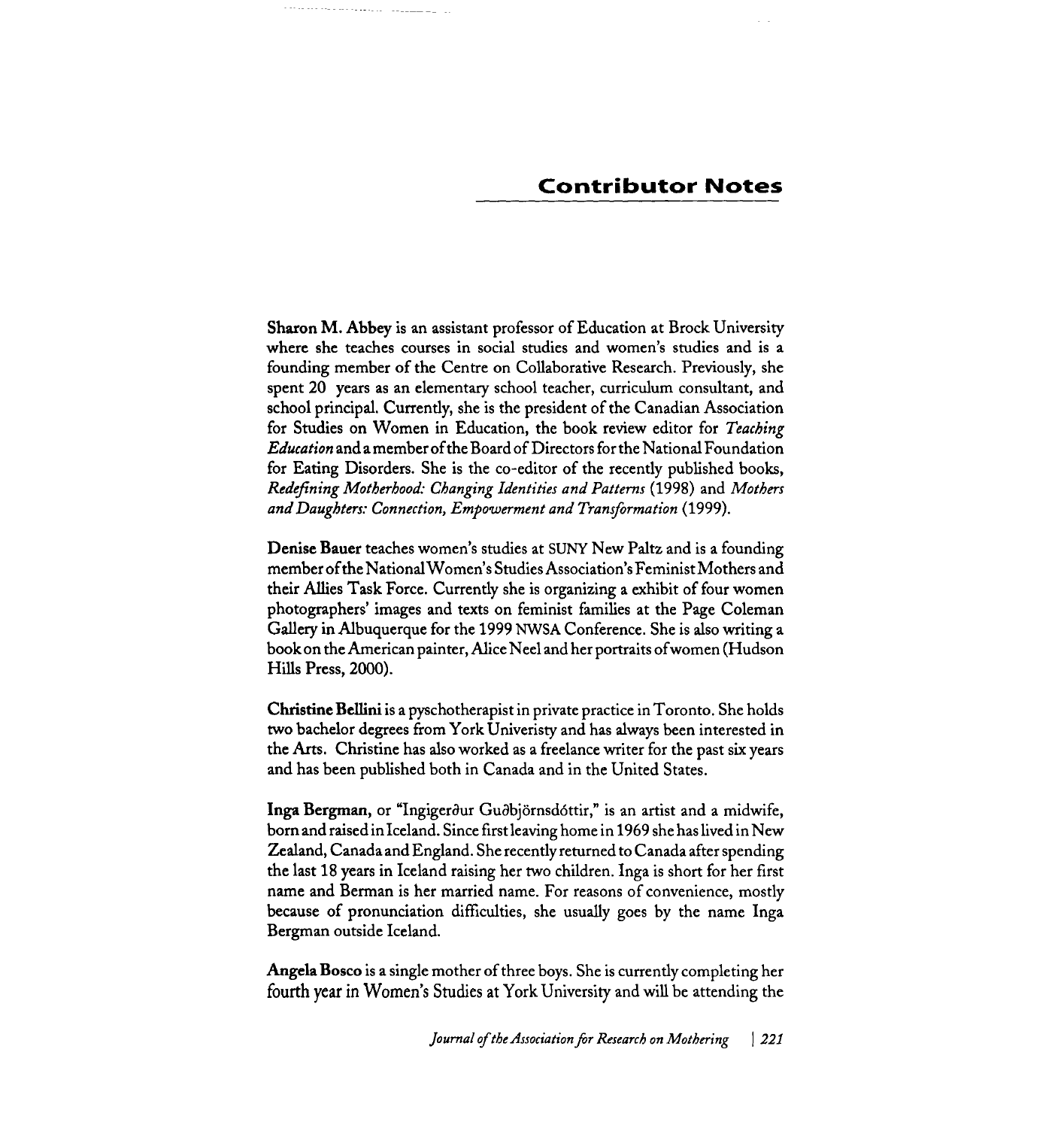Ontario Institute for Studies in Education of the University of Toronto next September. She states: "Mothering has added a certain richness and dimension to my life that I would not be able to experience any other way. My life without my children would be like viewing a Van Gogh exhibit in black and white."

**Kara** Lynn Braun is currently working on her M.A. thesis at the University of British Columbia. While she has not yet found the time to write her own children's book, her interest in mothering issues grows exponentially as she negotiates the often conflicting arenas of academic feminism and being a stayat-home mom. She lives with her family in Kingston, Ontario.

Mary Brewer is a lecturer in the School of the Humanities and Cultural Interpretation at the University of Plymouth in the United Kingdom. Her first book, *The Construction of the Category 'Woman" in Contemporary Theatre: Representation and Gender,* will be published by Sussex Academic Press in August 1999. Her research interests are nineteenth- and twentieth-century women's writing and feminist theory.

Beth Ann Bryant-Richards was born in Germany and raised in North Carolina, but has called Chicago home for the last 17 years. She teaches-of **all** things-business writing to university juniors and seniors. She also writes and produces solo performance work. Beth Ann holds a Master of Arts in Writing from DePaul University.

Jeanette BushnelI is a visiting instructor at University of Alaska Anchorage,. She received her B.S. in Nursing in 1975 and M.N. in Nursing and Anthropology in 1979, both from University of Washington. Next fall she will begin studies toward a Ph.D. in Women Studies at the University of Washington. She is mother of three daughters and a member of the Pembina Band of Turtle Mountain Chippewa.

**Kim** Chase is a second-generation Franco-American, a French teacher and a mother of two boys. She has published poetry, articles, essays, and one short story. She is currently working on a collection of short stories entitled, *Pagan*  Baby *Certificates*.

Jocalyn Clark has a M.Sc. in Community Health from the University of Northern British Columbia. She is currently a doctoral student in Public Heath and Women's Studies at the University of Toronto, focusing on the health effects of and health care responses to violence against women. She is based at the Centre for Research in Women's Health (University ofToronto/ Women's College and Sunnybrook Health Science Centre).

Carnillia Clark is a Chartered Psychologist in Alberta, Canada and is listed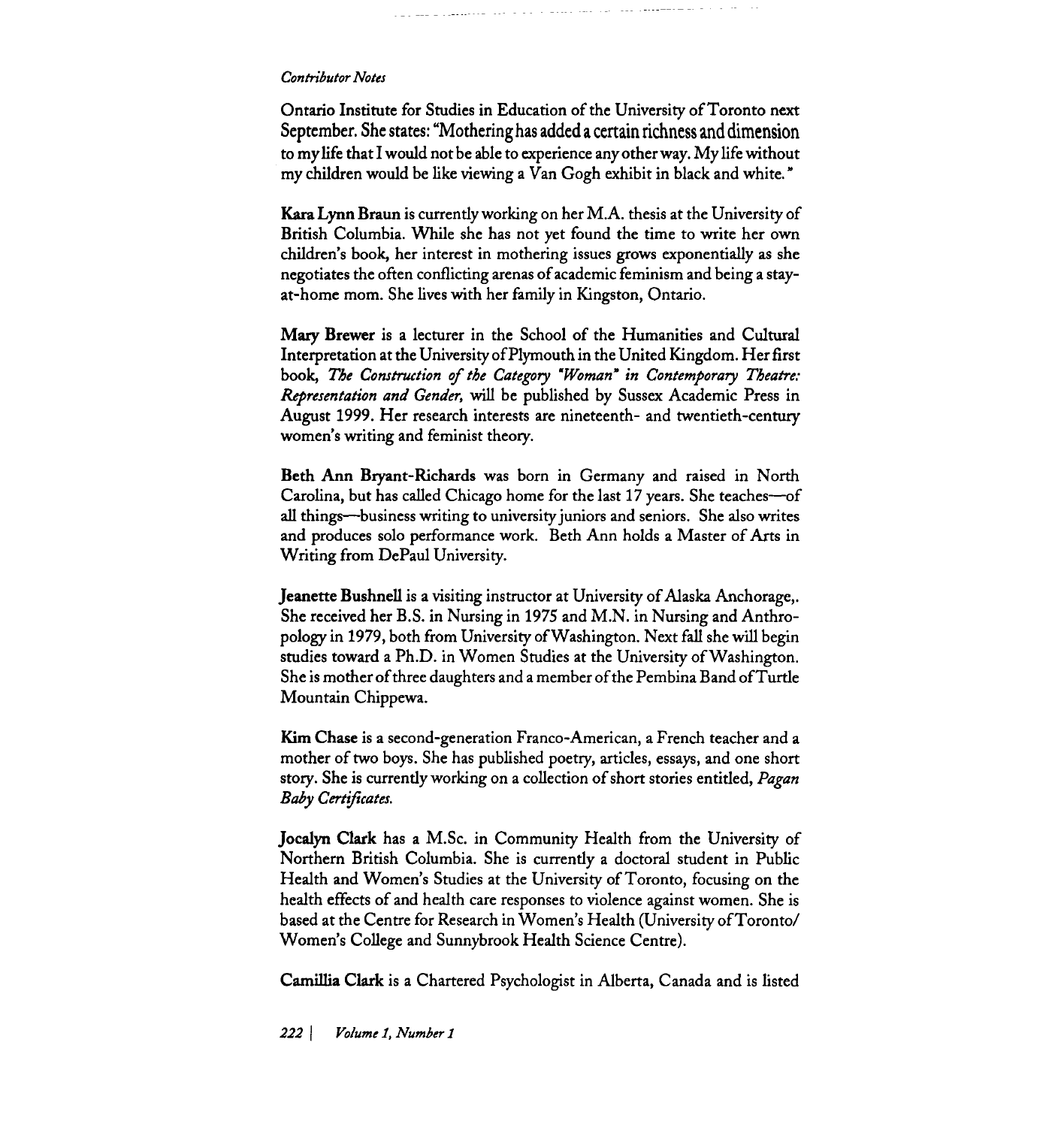<u> 1954 - Alexandria Indonesia</u>

with the Canadian Register of Health Service Providers in Psychology. During her 13 years in Calgary, she was an active member of the Women and Psychology Special Interest Group of the Psychologists Association of Alberta, a feminist group of mental health professionals. Currently, she is pursuing her Ph.D. in clinical psychology at The Fielding Institute.

 $\omega_{\rm{max}}$ 

Robbie Clifton Pinter teaches English at Belmont University in Nashville, Tennnessee, where she has served for ten years as the director of the Writing Program. Her research interests include learning beyond the cognitive and its applications to the classroom, leading her to do extensive work in the genre and practice of journal writing. Her most recent articles include "Post-Chernobyl Children," and "Write from the Heart: Making the Invisible Visible Through Journal Writing." She is married to Mike Pinter, a mathematics professor, and they have one son, Nicholas.

Jennifer Conner is currently working towards her Master's Degree in the School for Women's Studies at York University in Toronto. Her research interests include gender, whiteness, race, and racism.

Sudharshana Coomarasamy came to Canada 13 years ago from Srilanka as a refugee. Her work has been published in two anthologies, *Aurat Durbar,* an anthology of South Asian women writers and *Intricate Countries,* an anthology of women writers in Canada. She is currently working towards publishing a volume of poems in English and Tamil. She lives in Toronto with her teenaged son and daughter and has been working for the past nine years with newcomer communities, especially refugee women and their families.

Ginny Crosthwait Lane is a doctoral candidate at Rice University in Houston, Texas. She is working on adissertation entitled, "Tainted Character: Narrative, Mass Culture, and Victorian Criminal Reform."

Jennifer A. Culik is the owner of Greenroom Press, a small press which publishes the workofMichigan poets, and production designer ofthe scholarly journal, *Post Identity.* She finds her daughter Nora's ability to scramble the papers of her projects a wonderful reminder that they are part of a larger life.

**Jill R. Deans is assistant professor of English at Kansas State University where** she teaches Twentieth-Century Literature and Film. Her research interests and publications focus on adoption in American cultural texts.

Andrea Doucet is assistant professor of the department of Sociology and Anthropology at Carleton University. Her publications combine her interests in feminist theory, qualitative research, and caring. Her current research, funded by the Social Sciences and Humanities Research Council of Canada,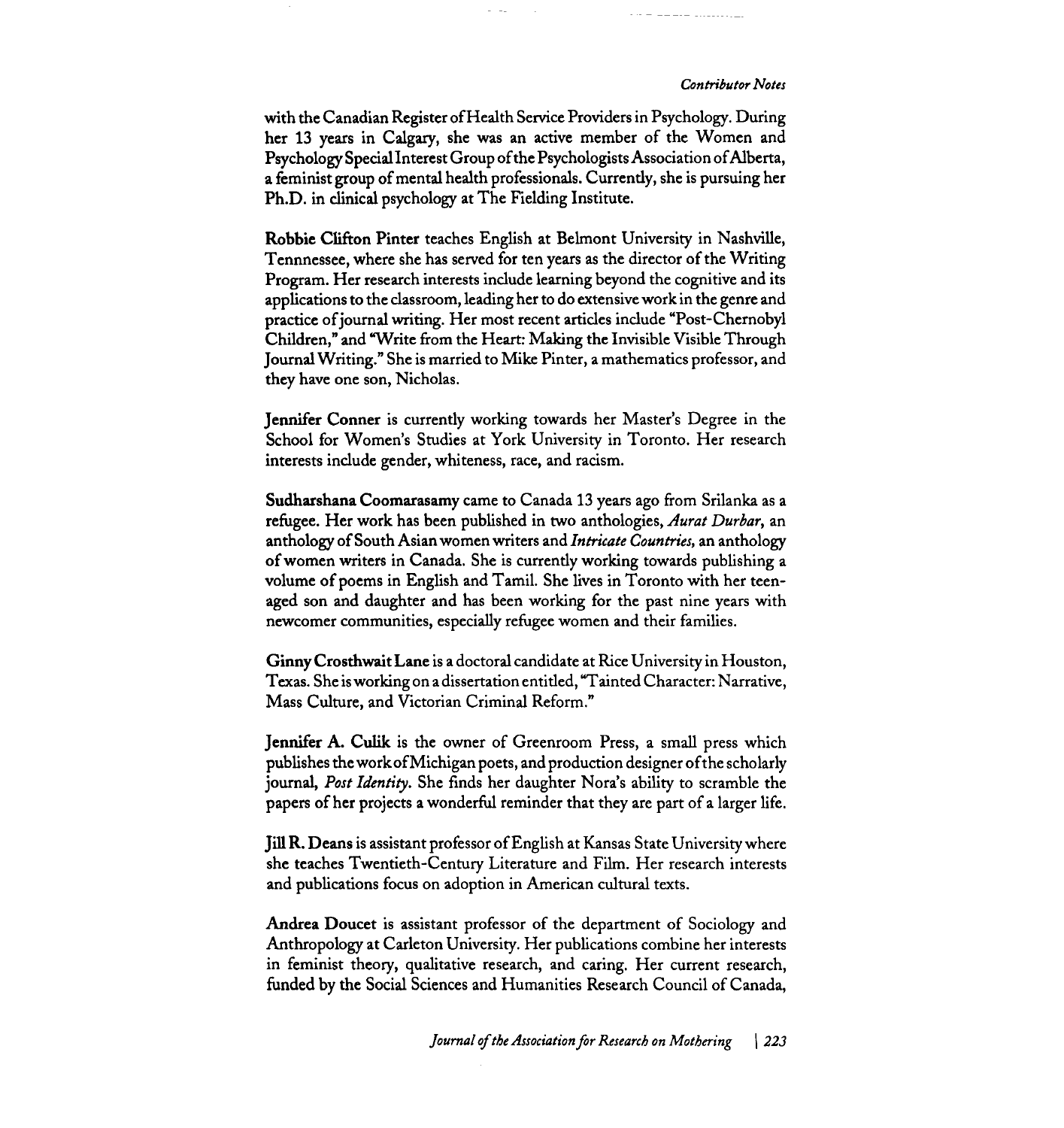explores the links between economic restructuring, fatherhood, and masculinities. She has three daughters, Vanessa **(9),** and Hannah and Lilly **(5).** 

Anna Mae Duane is a doctoral candidate in American Literature at Fordham University in New York City. This fall, she begins writing her dissertation, which will examine the cultural work of the child in American Puritan captivity narratives and African-American slave narratives.

Monika Elbert is an associate professor and graduate coordinator ofEnglish at Montclair State University. She has published extensively on nineteenth- and early twentieth-century American literature. Her studies on motherhood include essays on Poe, Hawthorne, Wharton, and Toni Morrison. She is also associate editor of *The Nathanial Hawthorne Review.* 

Robin Etheridge is mother, teacher, and writer living in Tacoma, Washington with her four-year-old son Liam. She graduated with her M.A. in Education from Seattle University the same month Liam turned one. He not only attended classes with her at S.U., but accompanies her these days to teach English language classes.

**April** L. Few is a doctoral candidate in the Department of Child and Family Development at the University of Georgia. Her research interests include intimate violence against women of color, family diversity, and Black women's narratives.

Doreen Fumia is a doctoral candidate at OISE/UT in the department of Sociology and Equity Studies. The shifting ground on which she and the members of her reconfigured family tread influences her academic work. She shares "home and hearth" with Colleen and their six children.

**Marilyn** Garber is a writer, freelance artist, professor of history at California State University Dominguez Hills, Los Angeles, attorney, mother, wife, and grandmother. Her recent work explores issues of representation of dreams and self, utopias and the nature of silence.

Fiona Green is the mother of a ten-year-old. She is finishing her dissertation "The Politics of Feminist Mothering: The Hidden Praxis of Feminist Pedagogy and Activism" for an Interdisciplinary Ph.D. (Education, Sociology and Women's Studies) from the University ofManitoba. She has been teaching in the Women' Studies Program at the Univeristy of Winnipeg for the past ten years..

Janet Griffiths-Maxymiw is an Atkinson College student majoring in Canadian Studies at York University. She will remain ever grateful for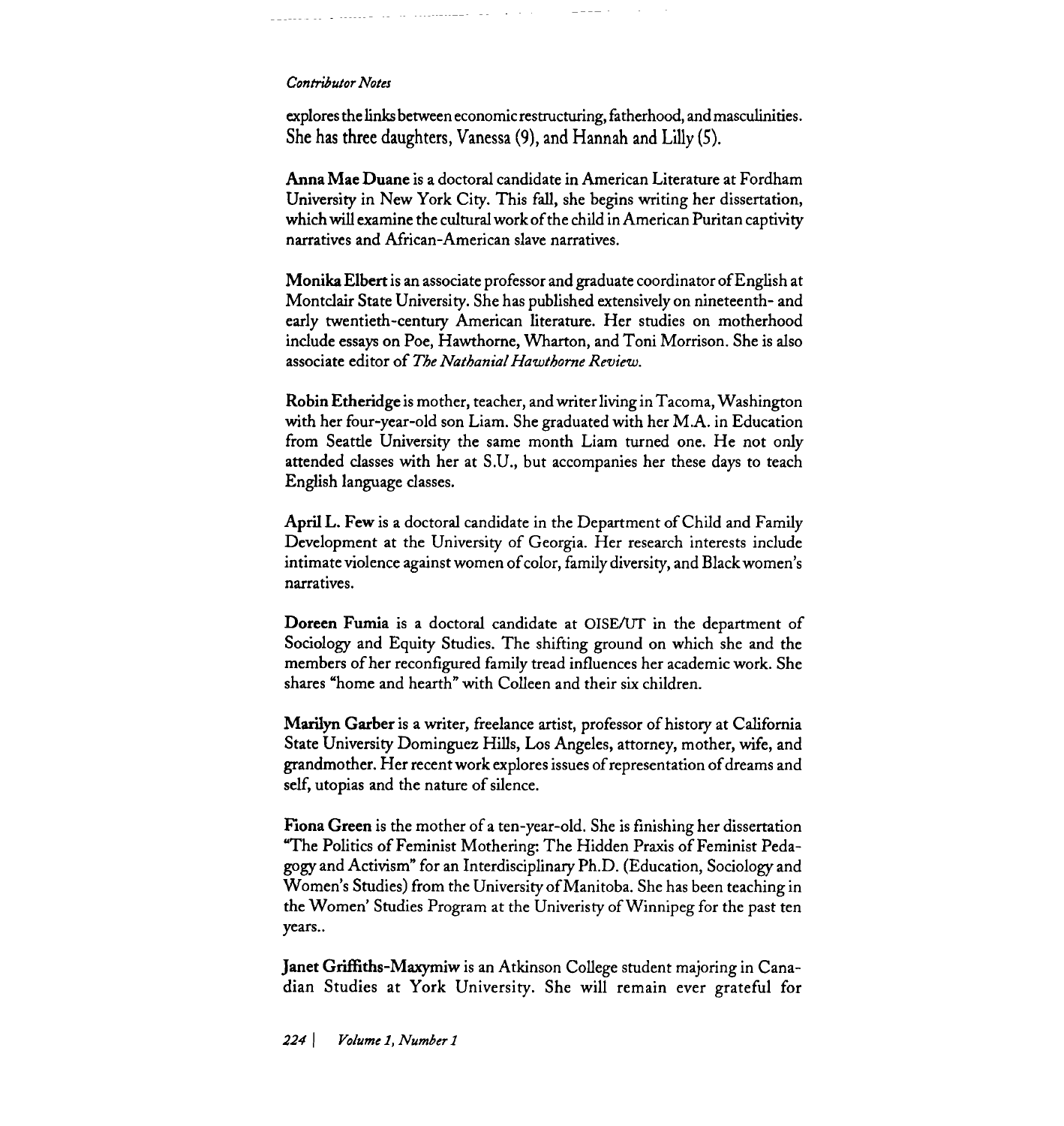AndreaO'Reilly's vision and the "Mothering and Motherhood" course. Janet is the mother of Anna and Julian, and the daughter of Edna Lee.

Robin Hemenway is a doctoral candidate in American Studies at the University of Minnesota, and studies the social and cultural history of the family. Her tentatively-titled dissertation, "Not Their Own: The Social America, 1870-1920," examines the biological politics of motherhood through the history of step-, adoptive, and foster mothers.

Susan Hendricks manages the Library of the Lakeridge Health Corporation, a large community hospital east of Toronto. Since the death of her daughter, Kristina, in 1991 she has facilitated self-help groups and served as a Board Member for Bereaved Families of Ontario. She is presently pursuing parttime studies in the M. Ed. (Counselling Psychology) program at the Ontario Institute of Studies in Education of the University of Toronto and after graduation, hopes to pursue a career in grief and transition counselling.

CarolHult is a mother of three teen-aged daughters and awriter ofcreative and critical nonfiction. She teaches writing composition at the University of Alaska in Anchorage. Her work has been published in *The Peirce Seminar Papers* and in *We Alaskans.* 

Robbie Pfeufer Kahn is Associate Professor of Sociology at the University of Vermont and author of Bearing Meaning: The Language of Birth (University of Illinois, 1995) winner of the Jesse Bernard Award 1997. She is the mother of a twenty-six year old son. "Family Album: 1943" is an excerpt from the book she is currently writing.

Laurie **Kruk** is Assistant Professor, English Studies at Nipissing University, North Bay, Ontario ... and a new mother. She is also a published poet *(Theories of the World, 1992)*. She is presently enjoying a sabbatical and time at home, learning to co-parent her daughter with her partner, writer Ian McCulloch.

Molly Ladd-Taylor is Associate Professor of History at York University. Her publications include *Mother- Work Women, Child WelfareAnd The State, 1890-*  1930; "Bad" Mothers: The Politics Of Blame In 20th-Century America (co-edited with Lauri Umansky); and "Saving Babies and Sterilizing Mothers: Eugenics and Welfare Politics in the Interwar United States" in *Social Politics.* She has three children.

Susan Maccallurn-Whitcomb teaches American Literature at the University of New Brunswick (St. John). Her most recent work, *"This Giving Birth? Pregnancy and Childbirth in American Women's Writing,* a critical anthology coedited with Julie Tharp will be published later in 1999. She is a grassroots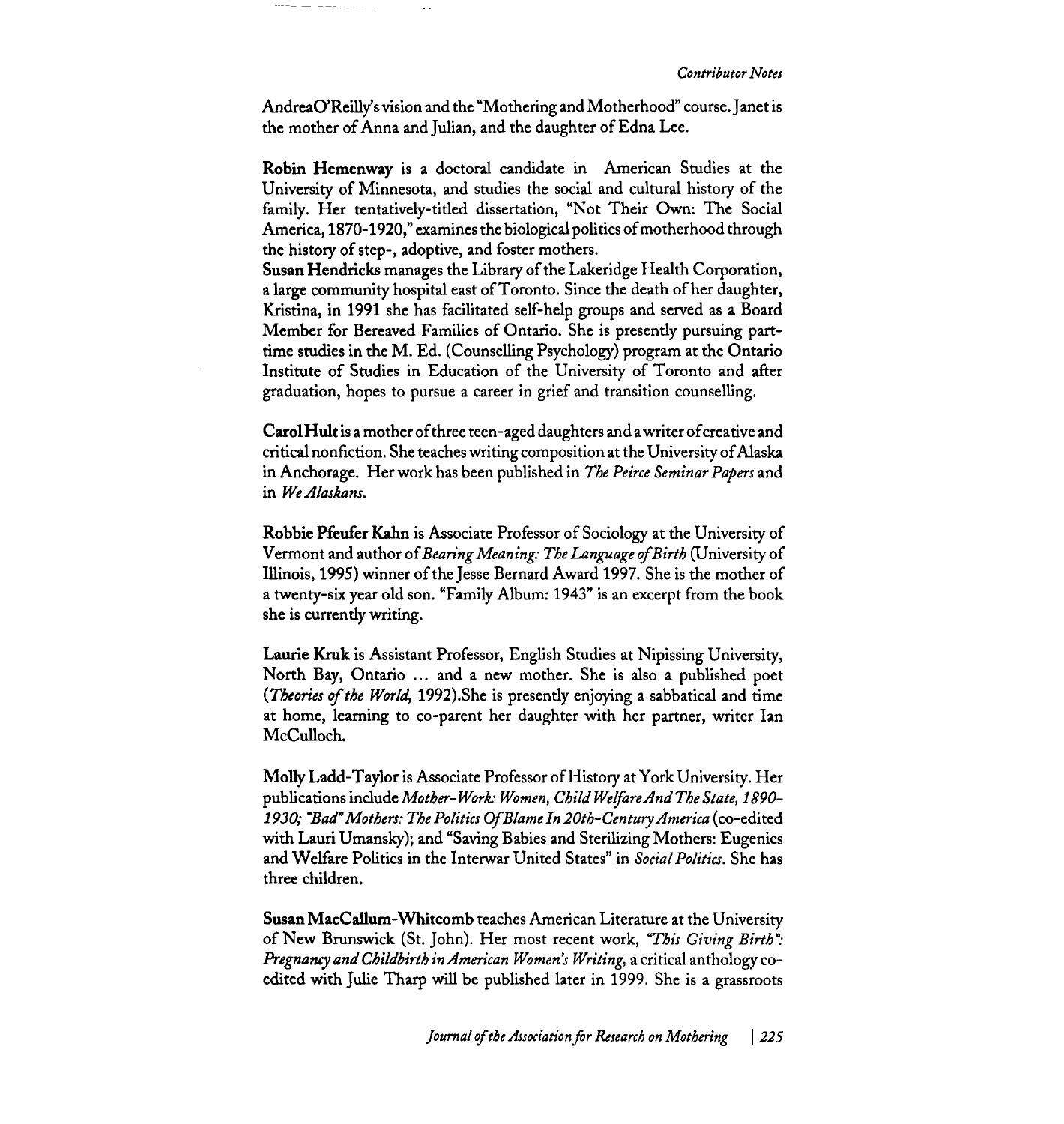feminist and the mother of two young children. She is proud to be a member of A.R.M.'s advisory board.

Erin E. MacDonald is a doctoral candidate at the University of Waterloo, focusing on Victorian literature and gender studies. She has published on Vernon Lee and given conference papers on Olive Schreiner, Victoria Cross, and others. She is currently working on cross-dressing in the writings of Vernon Lee and Arthur Conan Doyle.

Bridget Matthews-Kane is currently a doctoral candidate in English at the University of Massachusetts at Arnherst. Her interests include Irish literature and post-colonial studies. She has published a number of book reviews and an essay on the Irish novelist Emily Lawless.

Laura Lynn Mielke is a graduate student of English at the University of North Carolina at Chapel Hill. She holds a B.A. in English and Philosophy from Saint Olaf College, Northfield, MN.

Dolana Mogadime's M.A. thesis entitled "A Daughter's Praise Poem For Her Mother: The Life History and Teaching Practices of South African/Canadian Educator Goodie Tshabalala Mogadime," examines the way her mother's roots in apartheid South Africa informed her mother's activism and teaching in multi-racial Canadian schools as well as her pioneering work toward establishing Pietermaritzburg College in South Africa during the late 1980s. Taking a global perspective on Black feminist research and theoretical writings, Mogadime's research addresses the experiences of Black female immigrant teachers as change agents in education systems. She is currently a doctoral candidate at the Ontario Institute for Studies in Education of the University of Toronto.

Ruby Newman teaches women's studies, humanities, and Jewish studies at York University. She is Faculty Coordinator of the Women's Bridging Program at the School of Women's Studies. She lectures widely in the community and is the mother of a daughter and two sons.

Renee Norman is a poet, writer and part-time teacher (and mother of three daughters), currently completing her doctorate at the University of B.C. Her autobiographical dissertation considers issues of mothering, writing, teaching andwomen's autobiographical writing. Her work has been published in various literary and academic journals. She gratefully acknowledges a Doctoral Fellowship from the Social Sciences and Humanities Research Council of Canada.

Andrea O'Reilly is an assistant professor in the School of Women's Studies at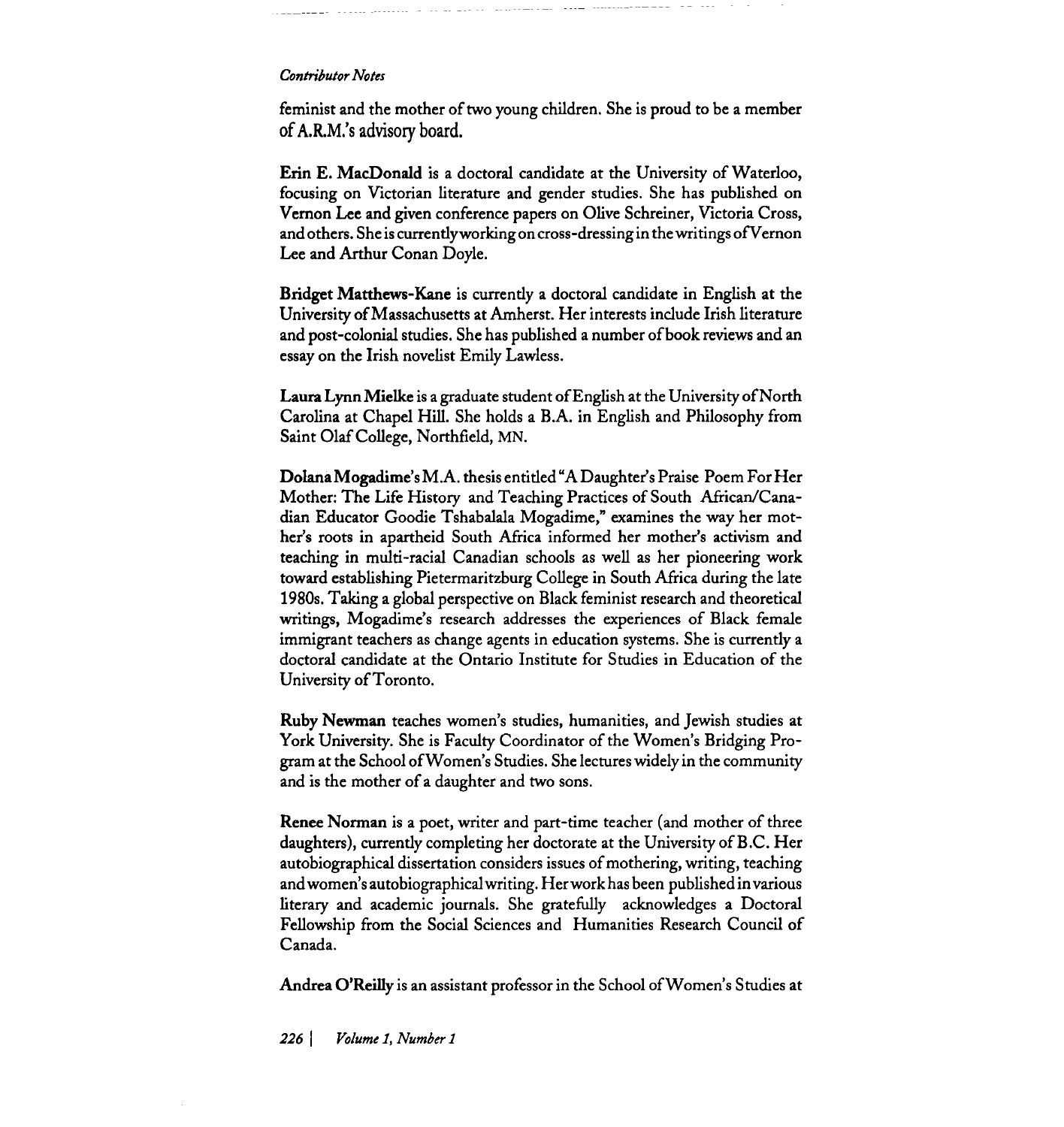York University where she teaches courses on Toni Morrison, motherhood, and on mothers and daughters. She has presented her research at numerous international conferences and she is the author of more than a dozen articles and chapters on these topics. She is co-editor of Redefining Motherhood: Changing Identities and Patterns (Second Story Press, 1998) Mothers and Daughters: Connection, Empowerment and Transformation (Rowman and Littlefield, 1999) and the special 20th anniversary issue of Canadian Woman Studies/les cahiers de la femme (Summer/Fall 1998) on "Looking Back, Looking Forward: Mothers, Daughters and Feminism." She is the author of Toni Morrison on Motherhood (forthcoming from Ohio State Press) and she is currently editing Mothers and Sons: Feminist Perspectives, with Routledge Press. She is founding president of the Association for Research on Mothering, (A.R.M.). She and her common-law spouse of sixteen years are the parents of a fourteen-year old son and two daughters, ages nine and twelve.

Christine Peets is a mother, writer, editor, and researcher who works at home in Eastem Ontario with the financial, and more importantly, the emotional support of her husband, her two teen-aged sons, and many friends.. She is also a freelance writer, editor and researcher. Her work has appeared in *WOMAN*  news magazine, Farm and Country, Herizons, and other independent magazines and journals.

Gillian Ranson is an assistant professor in the Department of Sociology at the University of Calgary, where she teaches courses on gender relations and families. Her research explores the intersections of gender, paid employment and family life. She is also the mother of two children, who help make the study of motherhood particularly interesting.

Fakete Rexha is journalist and writer living in Kosovo. She is the author of two books of poetry and one of prose. Some of her work has been translated into French and published in France. She is the mother of one child and currently volunteers with the Centre for the Protection of Women and Children in Prishtine. She is an acclaimed poet in Kosovo.

Jacque Roethler has an M.A. in Library and Information Science from the Univeristy of Iowa. She is employed by University of Iowa Libraries, and has had work published in African American Review, The Iowa Journal of Cultural Studies, and 100 Words, among others. She lives in rural Johnson County with her husband and two sons.

Suzanne Stutman is a professor of English, American Studies, and Women's Studies at Penn State University's Abington College. She is the author of six books, including Broken Feather:A Journey to Healing. She is a survivor of child sexual abuse working on behalf of women and children around the world.